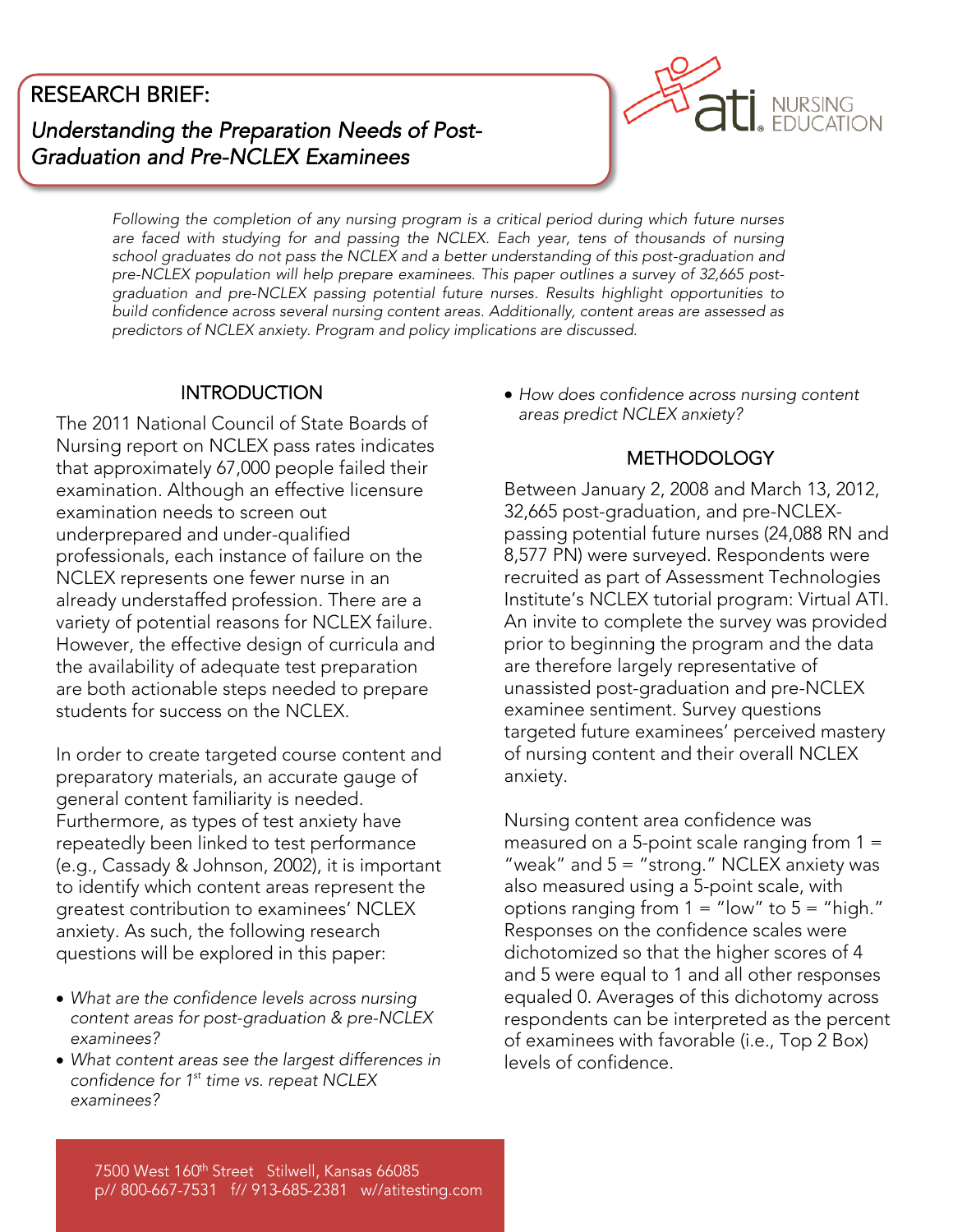

#### *Figure 1*. First Time NCLEX Examinees' Subject Matter Confidence

#### **RESULTS**

 $R = 1$ *Confidence Levels for 1st Time Examinees*  disparities in confidence across nursing content areas (see Figure 1). For both RN and PN 1<sup>st</sup> time NCLEX examinees, the lowest PN TH time NCLEX examinees, the lowest<br>confidence was observed within the subjec pharmacology. Only 14% of all NCLEX-RN examinees and 16% of all NCLEX-PN examinees had favorable ratings of pharmacology confidence. Conversely, nursing fundamentals received the highest ratings of confidence with 59% of recent RN graduates and 56% of PN students reporting confidence. Although low confidence in the pharmacology content aligns well with anecdotal evidence, the uniformly low levels of confidence across all content areas suggests that there are widespread opportunities to supplement nursing program curricula. nursing program curricula.

*1 Time vs. Repeat Examinees Confidence*  1<sup>st</sup> Time vs. Repeat Examinees Confidence reported failing the NCLEX on a previous occasion also reported lower confidence across all subject areas. Compared to first time examinees, the largest differences in repeat examinee confidence were observed in the fundamentals and medsurg content areas (see Figure 2). Small drops in confidence are likely indicative of content areas where students have accurately gauged their ability. Large gaps in confidence, however, are most likely indicative of content areas where NCLEX failure highlighted to students where they have failure to student where they have a students where they have a student where they have a students where they have the students where they have a students where they have the students where  $\frac{1}{2}$ overestimated their content mastery. Based on this interpretation of the data, both medsurg<br>and fundamentals appear to be subjects where students are potentially overconfident. Along a similar line of reasoning, whereas first time NCLEX-PN examinees are frequently more confident than their RN counterparts, PN retesters see precipitous drops in confidence compared to RN students. It may therefore be concluded that PN NCLEX examinees are at a greater risk of approaching the NCLEX with unrealistically high confidence. unrealistically high confidence.

*Figure 2.* Comparative Differences for 1<sup>st</sup> Time and<br>Repeat NCLEX Examinees' Confidence



Note: *Independent samples t tests were run for both RN and PN 1 st time vs. repeat examinee confidence.*  Nursing Care of Children, all content area differences were significant at the 95% confidence level *were significant at the 95% confidence level.*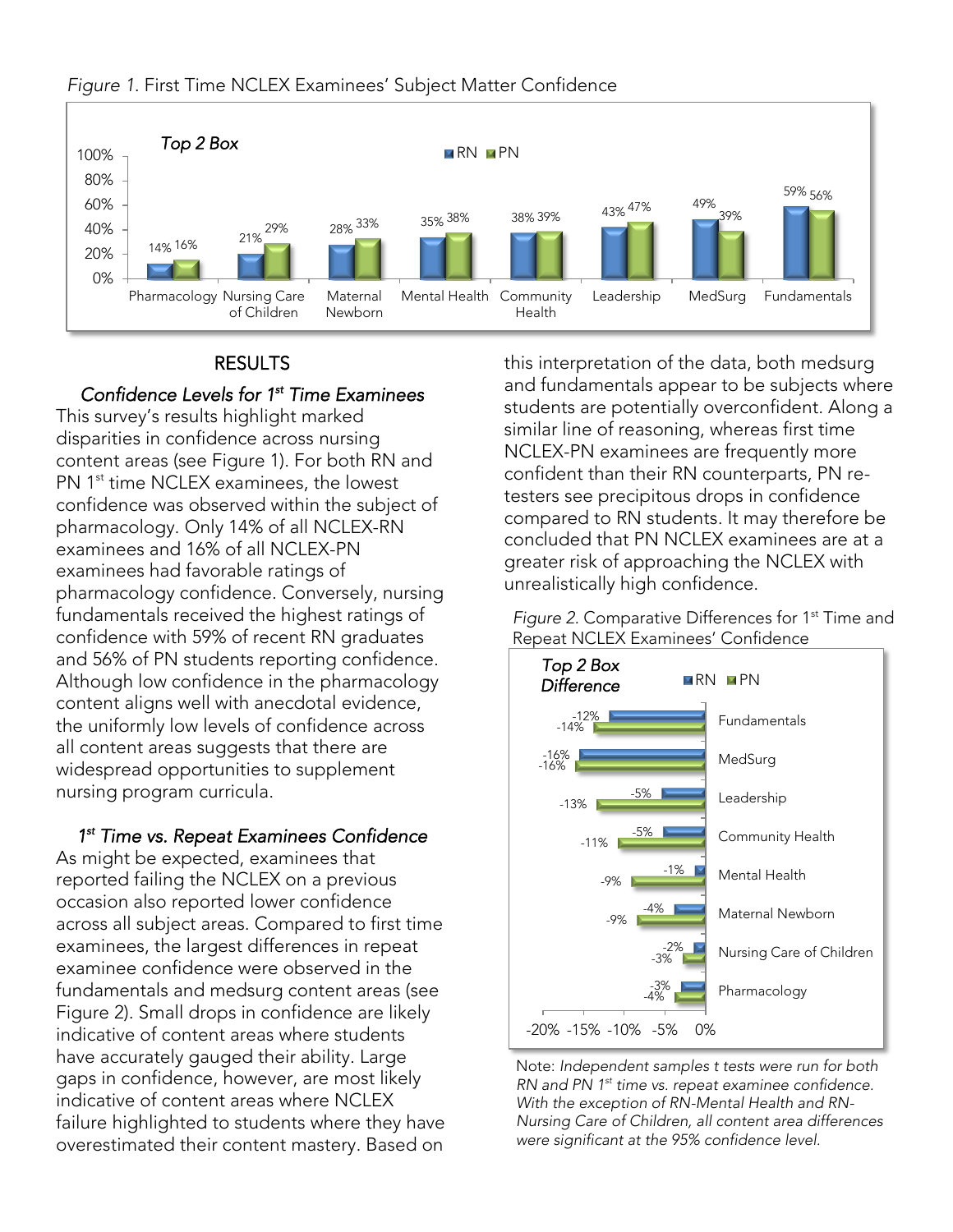# *Confidence as a Predictor of NCLEX Anxiety*

areas are significantly predictive of 1<sup>st</sup> time areas are significantly predictive of The time<br>examinees' NCLEX anxiety (RNHR<sup>2</sup> = 09 n examinees inclea anxiety (RN:  $R = 0.09$ ,  $p \le 0.01$ ; PN:  $R^2 = 0.8$ , p < 05). Although statisticall *.01*; PN:  $R = .06$ ,  $p < .03$ ). Although statistically<br>significant this amount of variance accounted for appears relatively small. However, considering the myriad of non-academic contributors to NCLEX anxiety (e.g., general test anxiety), these confidence based contributions are both practically significant and highly actionable. Of note, individual nursing content areas were found to vary in predictive importance for NCLEX anxiety. Relative weights analysis (Tonidandel & LeBreton, 2011) was used to assess each  $\frac{1}{2}$  and  $\frac{1}{2}$  are  $\frac{1}{2}$  and  $\frac{1}{2}$  are  $\frac{1}{2}$  contribution to  $1^{\text{st}}$ examinees' NCLEX anxiety (see Figure '' time<br>่3\ examinees' NCLEX anxiety (see Figure 3).

For both RN and PN first time NCLEX For both RN and Primer and Process. examinees, the largest predictors of NCLEX anxiety are the pharmacology and medsurg medsurg and pharmacology as predictors of NCLEX anxiety is surprising, given that the next most predictive content area accounts for less  $than 1/3$  as much predictive power. Clearly,  $1^{st}$ time examines are highly sensitive to their mastery of medsurg and pharmacology content areas. content areas.

When similarly analyzing data for repeat<br>NCLEX examinees, a different pattern of relative importance emerges (see Figure 4). Compared to 1<sup>st</sup> time examinees, repeat PN. examinees report a greatly reduced importance for the medsurg content area. This finding is counterintuitive given the large. difference between medsurg content confidence for 1<sup>st</sup> time and repeat PN examinees (see Figure 2). This discrepancy in enaminees (see Figure 2). This also spand in the main strength in the strength of the strength in the strength of the strength of the strength of the strength of the strength of the strength of the strength of the strength findings might indicate that these individuals



Note: *Relative weights analyses were run at the respondent level data using all scale points. Values depicted in Figures 3 & 4 represent each content area's percent of total variance accounted for. Respectively, PN and RN relative weights within each figure sum to 100%.*

*Figure 3.* Content area relative weights for